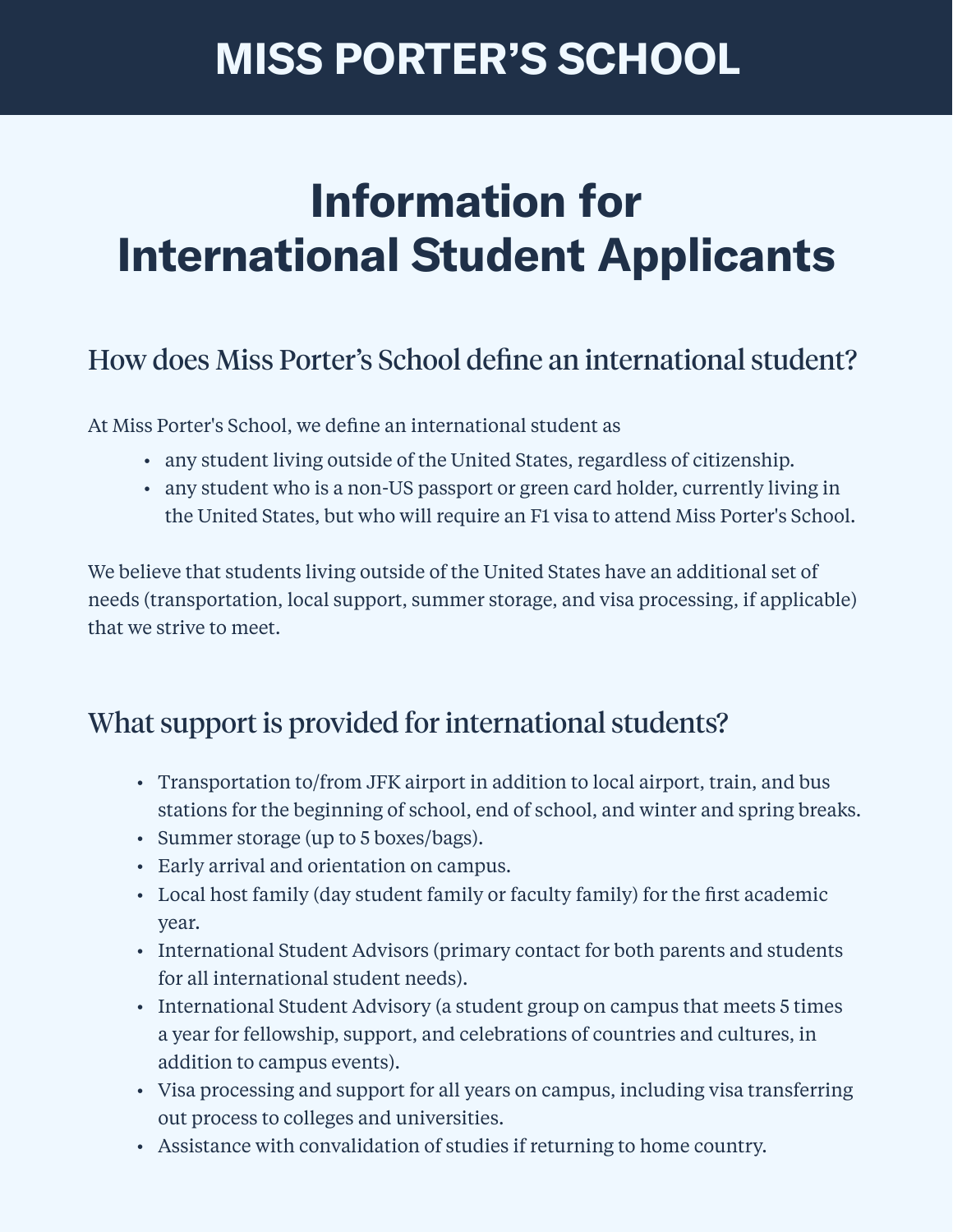#### **Do you accept mid**-**year international applicants?**

Generally, we do not accept mid-year international applicants due to full enrollment. Please contact Kat Simison to inquire about availability.

#### **Do you offer financial assistance to international families?**

No, we do not offer any need-based financial aid to international students.\* However, all students, domestic and international, are eligible for our limited merit scholarships. \*If you are a U.S. passport holder and file U.S. taxes, you are eligible to apply for financial aid.

No, we do not offer formal ESL or ELL courses to support international students. Applicants should have the English proficiency necessary to succeed in our rigorous academic setting, as outlined by our TOEFL requirements. We offer individual academic support during the school year.

### **Do you offer ESL**/**ELL courses? What TOEFL scores do you look for?**

For international students applying for 9th or 10th grade, the minimum TOEFL score required is 90. For international students applying for 11th or 12th grade, the minimum TOEFL score required is 100.

FAQs

#### **Do you accept the SLEP test or Cambridge Exams?**

No, we do not accept the SLEP test or Cambridge Exams. The Cambridge Exams.

**I'm a U.S. citizen**/**expat who was raised speaking English as my first language. Do I need to submit the TOEFL?**

### **I'm an international student who is studying in the U.S. or at an American School. Do I need to take the TOEFL?**

If you have studied in the United States or have studied at an American school (ex: Shanghai American School, American School Foundation of Mexico City) for at least 2 academic years, we will waive the TOEFL. Please note, international schools are not American schools.

#### **What if I can't get to campus for a visit and interview?**

We understand that it's not possible for all international families to get to campus. We offer Skype, Zoom, or WeChat interviews for any students who are unable to come to campus.